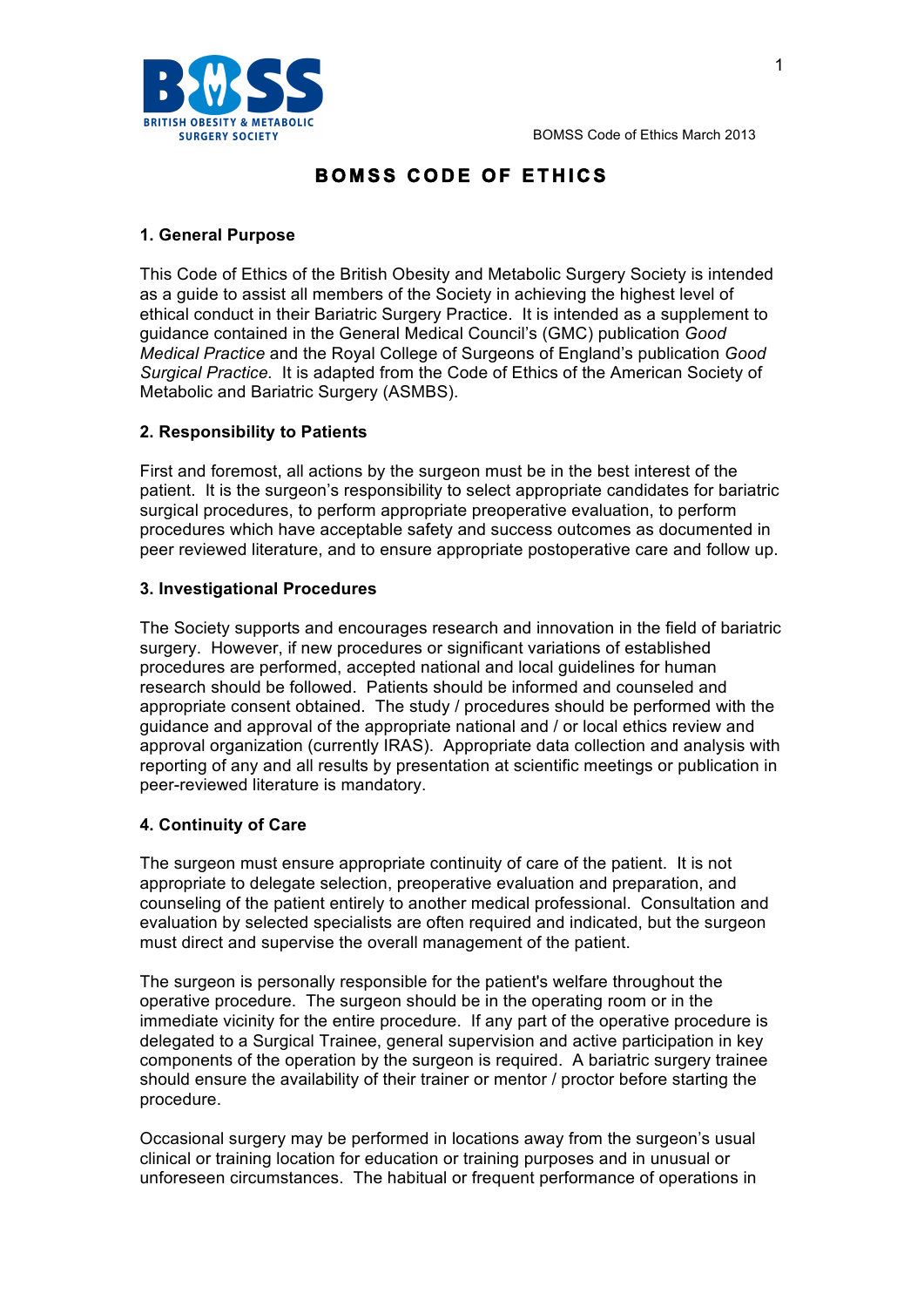

BOMSS Code of Ethics March 2013

locations away from the surgeon's usual clinical or training location, however, is not supported. It would be expected that surgeons operated at sites where they were satisfied that team members were appropriately trained and familiar with their practice and that facilities were appropriate for the procedures performed, as per commissioning guidance.

Post-operative care is the responsibility of the operating surgeon. If the surgeon must be absent during any portion of the critical post-operative period, cover must be provided by another surgeon with appropriate skills and experience to provide care equivalent to that of the operating surgeon.

Long-term care and follow-up are also the responsibility of the operating surgeon. While distance, convenience to the patient and bariatric service practicalities may require a portion of this care to be appropriately delegated to and provided by another health professional, it is the responsibility of the surgeon to ensure that there are robust, reliable and realistic arrangements in place for the short- and long-term post-operative follow up and care of all patients for whom they perform a bariatric operation. In particular if a patient develops a surgical complication within a short time period after surgery the surgeon should be primarily responsible if contacted for ensuring that appropriate access to surgical care is available.

#### **5. Advertising**

The surgeon should ensure that they and any organization they work with in providing bariatric surgery adhere to the *BOMSS Statement on Current Advertising Practice for Bariatric Procedures*.

#### **6. Financial matters**

All financial benefits received from pharmaceutical industry or any other financial interests need to be declared to local governing bodies and patients if appropriate.

If a surgeon has a vested financial interest in another corporate, solo or specialty practice, for which some form of payment, interest or dividend will be received for referral of a patient to that practice, the surgeon must inform the patient of his or her financial interest in the arrangement.

#### **7. Expert Testimony Guidelines**

BOMSS acknowledges the need for members to provide expert opinion on aspects of care in bariatric cases. A member serving as an expert witness should act in accordance to the relevant principals and guidelines set out in the GMC's documents *Good Medical Practice* and *Supplementary Guidance - Acting as an Expert Witness*.

#### **References**

www.gmc-uk.org/static/documents/content/GMP\_0910.pdf

http://www.rcseng.ac.uk/publications/docs/good-surgical-practice-1

www.**ncepod**.org.uk/2012report2/downloads/BS\_fullreport.pdf